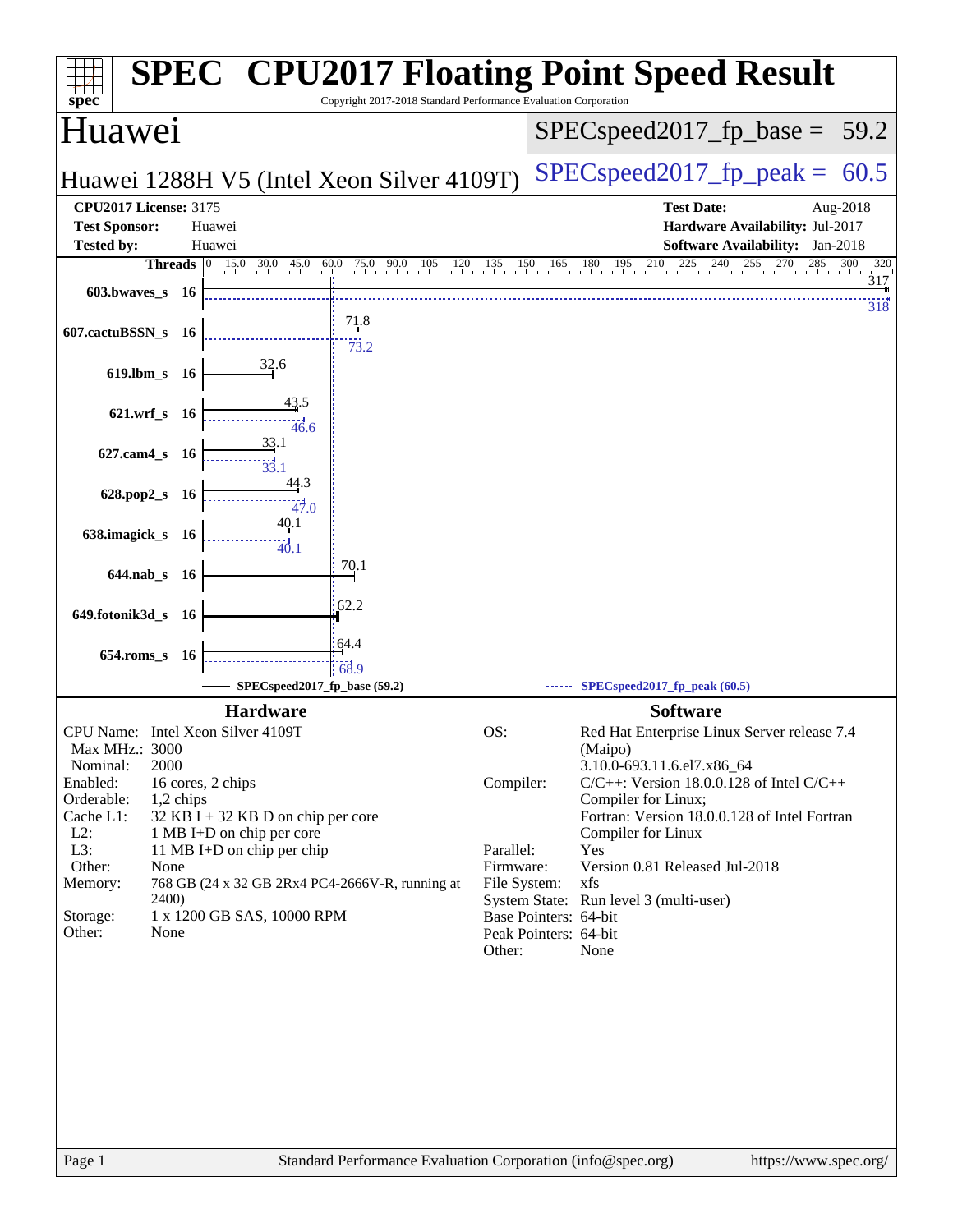#### **[spec](http://www.spec.org/) [SPEC CPU2017 Floating Point Speed Result](http://www.spec.org/auto/cpu2017/Docs/result-fields.html#SPECCPU2017FloatingPointSpeedResult)** Copyright 2017-2018 Standard Performance Evaluation Corporation Huawei Huawei 1288H V5 (Intel Xeon Silver 4109T) [SPECspeed2017\\_fp\\_peak =](http://www.spec.org/auto/cpu2017/Docs/result-fields.html#SPECspeed2017fppeak)  $60.5$  $SPECspeed2017_fp\_base = 59.2$ **[CPU2017 License:](http://www.spec.org/auto/cpu2017/Docs/result-fields.html#CPU2017License)** 3175 **[Test Date:](http://www.spec.org/auto/cpu2017/Docs/result-fields.html#TestDate)** Aug-2018 **[Test Sponsor:](http://www.spec.org/auto/cpu2017/Docs/result-fields.html#TestSponsor)** Huawei **[Hardware Availability:](http://www.spec.org/auto/cpu2017/Docs/result-fields.html#HardwareAvailability)** Jul-2017 **[Tested by:](http://www.spec.org/auto/cpu2017/Docs/result-fields.html#Testedby)** Huawei **[Software Availability:](http://www.spec.org/auto/cpu2017/Docs/result-fields.html#SoftwareAvailability)** Jan-2018 **[Results Table](http://www.spec.org/auto/cpu2017/Docs/result-fields.html#ResultsTable) [Benchmark](http://www.spec.org/auto/cpu2017/Docs/result-fields.html#Benchmark) [Threads](http://www.spec.org/auto/cpu2017/Docs/result-fields.html#Threads) [Seconds](http://www.spec.org/auto/cpu2017/Docs/result-fields.html#Seconds) [Ratio](http://www.spec.org/auto/cpu2017/Docs/result-fields.html#Ratio) [Seconds](http://www.spec.org/auto/cpu2017/Docs/result-fields.html#Seconds) [Ratio](http://www.spec.org/auto/cpu2017/Docs/result-fields.html#Ratio) [Seconds](http://www.spec.org/auto/cpu2017/Docs/result-fields.html#Seconds) [Ratio](http://www.spec.org/auto/cpu2017/Docs/result-fields.html#Ratio) Base [Threads](http://www.spec.org/auto/cpu2017/Docs/result-fields.html#Threads) [Seconds](http://www.spec.org/auto/cpu2017/Docs/result-fields.html#Seconds) [Ratio](http://www.spec.org/auto/cpu2017/Docs/result-fields.html#Ratio) [Seconds](http://www.spec.org/auto/cpu2017/Docs/result-fields.html#Seconds) [Ratio](http://www.spec.org/auto/cpu2017/Docs/result-fields.html#Ratio) [Seconds](http://www.spec.org/auto/cpu2017/Docs/result-fields.html#Seconds) [Ratio](http://www.spec.org/auto/cpu2017/Docs/result-fields.html#Ratio) Peak** [603.bwaves\\_s](http://www.spec.org/auto/cpu2017/Docs/benchmarks/603.bwaves_s.html) 16 186 317 186 318 **[186](http://www.spec.org/auto/cpu2017/Docs/result-fields.html#Median) [317](http://www.spec.org/auto/cpu2017/Docs/result-fields.html#Median)** 16 185 318 186 318 **[185](http://www.spec.org/auto/cpu2017/Docs/result-fields.html#Median) [318](http://www.spec.org/auto/cpu2017/Docs/result-fields.html#Median)** [607.cactuBSSN\\_s](http://www.spec.org/auto/cpu2017/Docs/benchmarks/607.cactuBSSN_s.html) 16 233 71.6 232 72.0 **[232](http://www.spec.org/auto/cpu2017/Docs/result-fields.html#Median) [71.8](http://www.spec.org/auto/cpu2017/Docs/result-fields.html#Median)** 16 227 73.3 228 73.1 **[228](http://www.spec.org/auto/cpu2017/Docs/result-fields.html#Median) [73.2](http://www.spec.org/auto/cpu2017/Docs/result-fields.html#Median)** [619.lbm\\_s](http://www.spec.org/auto/cpu2017/Docs/benchmarks/619.lbm_s.html) 16 163 32.1 161 32.6 **[161](http://www.spec.org/auto/cpu2017/Docs/result-fields.html#Median) [32.6](http://www.spec.org/auto/cpu2017/Docs/result-fields.html#Median)** 16 163 32.1 161 32.6 **[161](http://www.spec.org/auto/cpu2017/Docs/result-fields.html#Median) [32.6](http://www.spec.org/auto/cpu2017/Docs/result-fields.html#Median)** [621.wrf\\_s](http://www.spec.org/auto/cpu2017/Docs/benchmarks/621.wrf_s.html) 16 **[304](http://www.spec.org/auto/cpu2017/Docs/result-fields.html#Median) [43.5](http://www.spec.org/auto/cpu2017/Docs/result-fields.html#Median)** 301 44.0 311 42.6 16 282 46.9 285 46.4 **[284](http://www.spec.org/auto/cpu2017/Docs/result-fields.html#Median) [46.6](http://www.spec.org/auto/cpu2017/Docs/result-fields.html#Median)** [627.cam4\\_s](http://www.spec.org/auto/cpu2017/Docs/benchmarks/627.cam4_s.html) 16 268 33.0 268 33.1 **[268](http://www.spec.org/auto/cpu2017/Docs/result-fields.html#Median) [33.1](http://www.spec.org/auto/cpu2017/Docs/result-fields.html#Median)** 16 268 33.1 **[268](http://www.spec.org/auto/cpu2017/Docs/result-fields.html#Median) [33.1](http://www.spec.org/auto/cpu2017/Docs/result-fields.html#Median)** 267 33.1 [628.pop2\\_s](http://www.spec.org/auto/cpu2017/Docs/benchmarks/628.pop2_s.html) 16 **[268](http://www.spec.org/auto/cpu2017/Docs/result-fields.html#Median) [44.3](http://www.spec.org/auto/cpu2017/Docs/result-fields.html#Median)** 269 44.1 268 44.4 16 254 46.8 253 47.0 **[253](http://www.spec.org/auto/cpu2017/Docs/result-fields.html#Median) [47.0](http://www.spec.org/auto/cpu2017/Docs/result-fields.html#Median)** [638.imagick\\_s](http://www.spec.org/auto/cpu2017/Docs/benchmarks/638.imagick_s.html) 16 **[360](http://www.spec.org/auto/cpu2017/Docs/result-fields.html#Median) [40.1](http://www.spec.org/auto/cpu2017/Docs/result-fields.html#Median)** 365 39.6 359 40.2 16 **[360](http://www.spec.org/auto/cpu2017/Docs/result-fields.html#Median) [40.1](http://www.spec.org/auto/cpu2017/Docs/result-fields.html#Median)** 364 39.7 359 40.2 [644.nab\\_s](http://www.spec.org/auto/cpu2017/Docs/benchmarks/644.nab_s.html) 16 **[249](http://www.spec.org/auto/cpu2017/Docs/result-fields.html#Median) [70.1](http://www.spec.org/auto/cpu2017/Docs/result-fields.html#Median)** 250 70.0 249 70.1 16 **[249](http://www.spec.org/auto/cpu2017/Docs/result-fields.html#Median) [70.1](http://www.spec.org/auto/cpu2017/Docs/result-fields.html#Median)** 250 70.0 249 70.1 [649.fotonik3d\\_s](http://www.spec.org/auto/cpu2017/Docs/benchmarks/649.fotonik3d_s.html) 16 147 61.8 145 62.8 **[146](http://www.spec.org/auto/cpu2017/Docs/result-fields.html#Median) [62.2](http://www.spec.org/auto/cpu2017/Docs/result-fields.html#Median)** 16 147 61.8 145 62.8 **[146](http://www.spec.org/auto/cpu2017/Docs/result-fields.html#Median) [62.2](http://www.spec.org/auto/cpu2017/Docs/result-fields.html#Median)** [654.roms\\_s](http://www.spec.org/auto/cpu2017/Docs/benchmarks/654.roms_s.html) 16 244 64.5 245 64.4 **[244](http://www.spec.org/auto/cpu2017/Docs/result-fields.html#Median) [64.4](http://www.spec.org/auto/cpu2017/Docs/result-fields.html#Median)** 16 228 69.1 **[229](http://www.spec.org/auto/cpu2017/Docs/result-fields.html#Median) [68.9](http://www.spec.org/auto/cpu2017/Docs/result-fields.html#Median)** 229 68.8 **[SPECspeed2017\\_fp\\_base =](http://www.spec.org/auto/cpu2017/Docs/result-fields.html#SPECspeed2017fpbase) 59.2**

**[SPECspeed2017\\_fp\\_peak =](http://www.spec.org/auto/cpu2017/Docs/result-fields.html#SPECspeed2017fppeak) 60.5**

Results appear in the [order in which they were run.](http://www.spec.org/auto/cpu2017/Docs/result-fields.html#RunOrder) Bold underlined text [indicates a median measurement](http://www.spec.org/auto/cpu2017/Docs/result-fields.html#Median).

#### **[Operating System Notes](http://www.spec.org/auto/cpu2017/Docs/result-fields.html#OperatingSystemNotes)**

Stack size set to unlimited using "ulimit -s unlimited"

#### **[General Notes](http://www.spec.org/auto/cpu2017/Docs/result-fields.html#GeneralNotes)**

Environment variables set by runcpu before the start of the run: KMP\_AFFINITY = "granularity=fine,compact" LD\_LIBRARY\_PATH = "/spec2017/lib/ia32:/spec2017/lib/intel64:/spec2017/je5.0.1-32:/spec2017/je5.0.1-64" OMP\_STACKSIZE = "192M"

 Binaries compiled on a system with 1x Intel Core i7-4790 CPU + 32GB RAM memory using Redhat Enterprise Linux 7.4 Transparent Huge Pages enabled by default Prior to runcpu invocation Filesystem page cache synced and cleared with: sync; echo 3> /proc/sys/vm/drop\_caches Yes: The test sponsor attests, as of date of publication, that CVE-2017-5754 (Meltdown) is mitigated in the system as tested and documented. Yes: The test sponsor attests, as of date of publication, that CVE-2017-5753 (Spectre variant 1) is mitigated in the system as tested and documented. Yes: The test sponsor attests, as of date of publication, that CVE-2017-5715 (Spectre variant 2) is mitigated in the system as tested and documented.

#### **[Platform Notes](http://www.spec.org/auto/cpu2017/Docs/result-fields.html#PlatformNotes)**

 BIOS configuration: Power Policy Set to Load Balance Hyper-Threading Set to Disable

**(Continued on next page)**

Page 2 Standard Performance Evaluation Corporation [\(info@spec.org\)](mailto:info@spec.org) <https://www.spec.org/>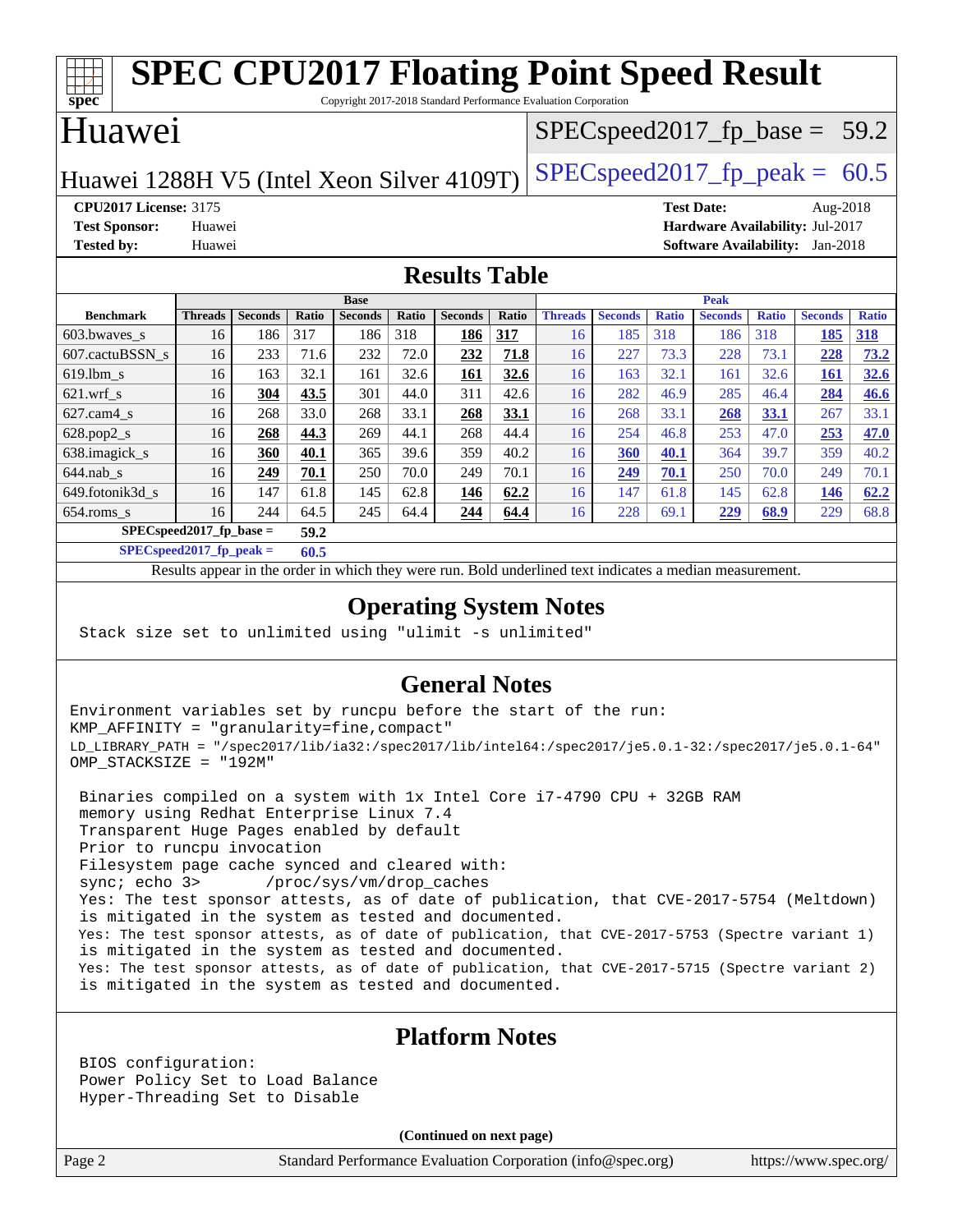| spec <sup>®</sup>                                                                                                                                                                                                                                                                                                                                                                                                                                    | Copyright 2017-2018 Standard Performance Evaluation Corporation                                                                                                                                                                     | <b>SPEC CPU2017 Floating Point Speed Result</b>                                                                                                             |  |
|------------------------------------------------------------------------------------------------------------------------------------------------------------------------------------------------------------------------------------------------------------------------------------------------------------------------------------------------------------------------------------------------------------------------------------------------------|-------------------------------------------------------------------------------------------------------------------------------------------------------------------------------------------------------------------------------------|-------------------------------------------------------------------------------------------------------------------------------------------------------------|--|
| Huawei                                                                                                                                                                                                                                                                                                                                                                                                                                               |                                                                                                                                                                                                                                     | $SPEC speed2017_f p\_base = 59.2$                                                                                                                           |  |
| Huawei 1288H V5 (Intel Xeon Silver 4109T)                                                                                                                                                                                                                                                                                                                                                                                                            |                                                                                                                                                                                                                                     | $SPEC speed2017fp peak = 60.5$                                                                                                                              |  |
| <b>CPU2017 License: 3175</b><br><b>Test Sponsor:</b><br>Huawei<br><b>Tested by:</b><br>Huawei                                                                                                                                                                                                                                                                                                                                                        |                                                                                                                                                                                                                                     | <b>Test Date:</b><br>Aug-2018<br>Hardware Availability: Jul-2017<br><b>Software Availability:</b> Jan-2018                                                  |  |
|                                                                                                                                                                                                                                                                                                                                                                                                                                                      | <b>Platform Notes (Continued)</b>                                                                                                                                                                                                   |                                                                                                                                                             |  |
| XPT Prefetch Set to Enabled<br>Sysinfo program /spec2017/bin/sysinfo<br>Rev: r5797 of 2017-06-14 96c45e4568ad54c135fd618bcc091c0f<br>running on localhost.localdomain Thu Aug 30 20:43:51 2018<br>SUT (System Under Test) info as seen by some common utilities.<br>For more information on this section, see<br>https://www.spec.org/cpu2017/Docs/config.html#sysinfo                                                                               |                                                                                                                                                                                                                                     |                                                                                                                                                             |  |
| From /proc/cpuinfo<br>model name: $Intel(R)$ Xeon(R) Silver 4109T CPU @ 2.00GHz<br>"physical id"s (chips)<br>2<br>16 "processors"<br>cpu cores : 8<br>siblings : 8<br>physical 0: cores 0 1 2 3 4 5 6 7<br>physical 1: cores 0 1 2 3 4 5 6 7                                                                                                                                                                                                         |                                                                                                                                                                                                                                     | cores, siblings (Caution: counting these is hw and system dependent. The following<br>excerpts from /proc/cpuinfo might not be reliable. Use with caution.) |  |
| From 1scpu:<br>Architecture:<br>$CPU$ op-mode( $s$ ):<br>Byte Order:<br>CPU(s):<br>On-line $CPU(s)$ list:<br>Thread(s) per core:<br>Core(s) per socket:<br>Socket(s):<br>NUMA $node(s)$ :<br>Vendor ID:<br>CPU family:<br>Model:<br>Model name:<br>Stepping:<br>CPU MHz:<br>CPU max MHz:<br>CPU min MHz:<br>BogoMIPS:<br>Virtualization:<br>L1d cache:<br>Lli cache:<br>L2 cache:<br>L3 cache:<br>NUMA node0 CPU(s):<br>NUMA nodel CPU(s):<br>Flags: | x86 64<br>32-bit, 64-bit<br>Little Endian<br>16<br>$0 - 15$<br>1<br>8<br>2<br>2<br>GenuineIntel<br>6<br>85<br>4<br>2001.000<br>2001.0000<br>800.0000<br>4000.00<br>$VT - x$<br>32K<br>32K<br>1024K<br>11264K<br>$0 - 7$<br>$8 - 15$ | $Intel(R) Xeon(R) Silver 4109T CPU @ 2.00GHz$<br>fpu vme de pse tsc msr pae mce cx8 apic sep mtrr pge mca cmov                                              |  |
| (Continued on next page)                                                                                                                                                                                                                                                                                                                                                                                                                             |                                                                                                                                                                                                                                     |                                                                                                                                                             |  |
| Page 3                                                                                                                                                                                                                                                                                                                                                                                                                                               | Standard Performance Evaluation Corporation (info@spec.org)                                                                                                                                                                         | https://www.spec.org/                                                                                                                                       |  |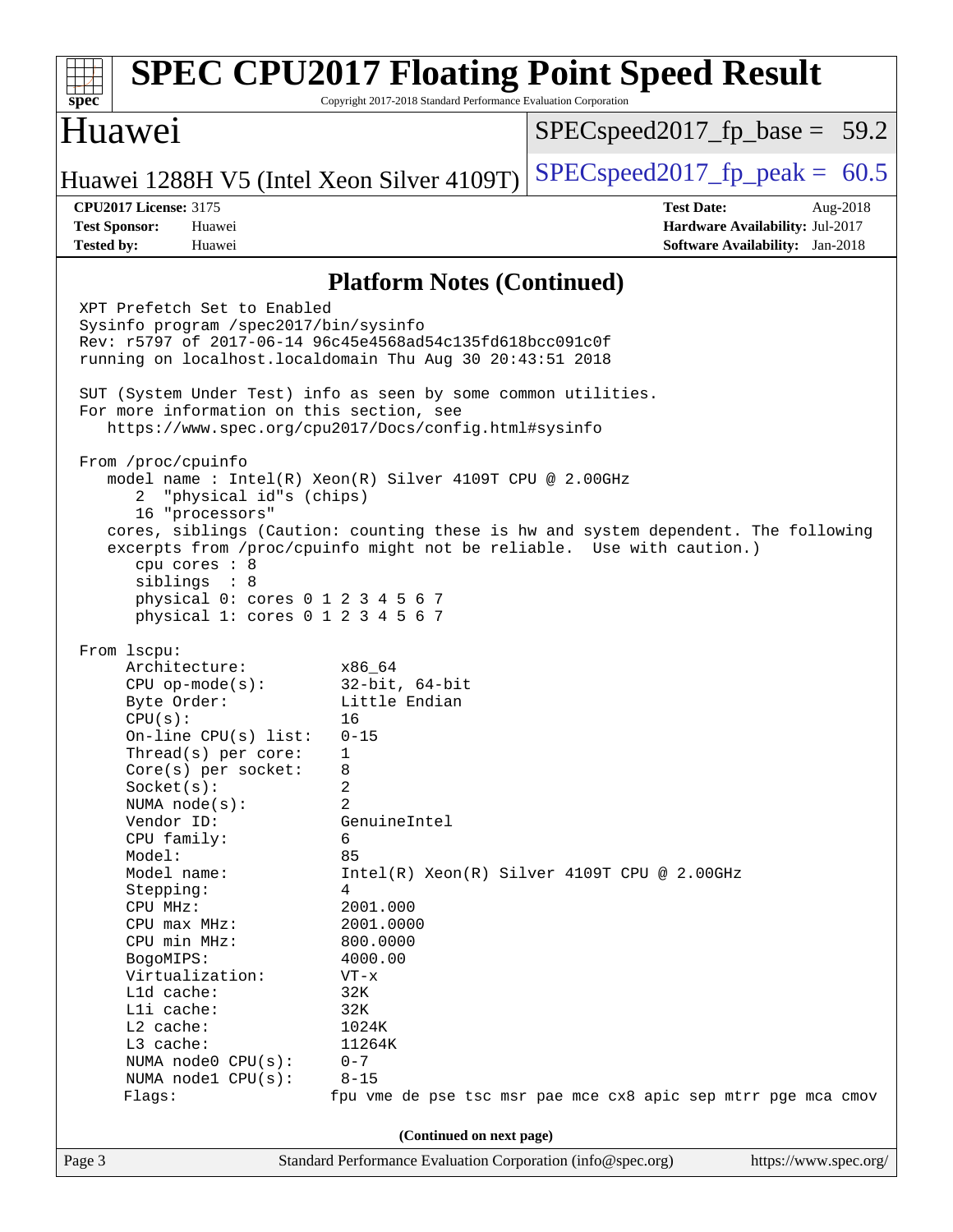| <b>SPEC CPU2017 Floating Point Speed Result</b><br>Copyright 2017-2018 Standard Performance Evaluation Corporation<br>$spec^*$                                                                                                                                                                                                                                                                                                                                                                                                                                                                                                                                                                                                                                       |                                                                                                            |
|----------------------------------------------------------------------------------------------------------------------------------------------------------------------------------------------------------------------------------------------------------------------------------------------------------------------------------------------------------------------------------------------------------------------------------------------------------------------------------------------------------------------------------------------------------------------------------------------------------------------------------------------------------------------------------------------------------------------------------------------------------------------|------------------------------------------------------------------------------------------------------------|
| Huawei                                                                                                                                                                                                                                                                                                                                                                                                                                                                                                                                                                                                                                                                                                                                                               | $SPEC speed2017_f p\_base = 59.2$                                                                          |
| Huawei 1288H V5 (Intel Xeon Silver 4109T)                                                                                                                                                                                                                                                                                                                                                                                                                                                                                                                                                                                                                                                                                                                            | $SPEC speed2017_fp\_peak = 60.5$                                                                           |
| <b>CPU2017 License: 3175</b><br><b>Test Sponsor:</b><br>Huawei<br><b>Tested by:</b><br>Huawei                                                                                                                                                                                                                                                                                                                                                                                                                                                                                                                                                                                                                                                                        | <b>Test Date:</b><br>Aug-2018<br>Hardware Availability: Jul-2017<br><b>Software Availability:</b> Jan-2018 |
| <b>Platform Notes (Continued)</b>                                                                                                                                                                                                                                                                                                                                                                                                                                                                                                                                                                                                                                                                                                                                    |                                                                                                            |
| pat pse36 clflush dts acpi mmx fxsr sse sse2 ss ht tm pbe syscall nx pdpelgb rdtscp<br>lm constant_tsc art arch_perfmon pebs bts rep_good nopl xtopology nonstop_tsc<br>aperfmperf eagerfpu pni pclmulqdq dtes64 ds_cpl vmx smx est tm2 ssse3 fma cx16 xtpr<br>pdcm pcid dca sse4_1 sse4_2 x2apic movbe popcnt tsc_deadline_timer aes xsave avx<br>f16c rdrand lahf_lm abm 3dnowprefetch epb cat_13 cdp_13 invpcid_single intel_pt<br>spec_ctrl ibpb_support tpr_shadow vnmi flexpriority ept vpid fsgsbase tsc_adjust<br>bmil hle avx2 smep bmi2 erms invpcid rtm cqm mpx rdt_a avx512f avx512dq rdseed adx<br>smap clflushopt clwb avx512cd avx512bw avx512vl xsaveopt xsavec xgetbvl cqm_llc<br>cqm_occup_llc cqm_mbm_total cqm_mbm_local dtherm ida arat pln pts |                                                                                                            |
| /proc/cpuinfo cache data<br>cache size : $11264$ KB                                                                                                                                                                                                                                                                                                                                                                                                                                                                                                                                                                                                                                                                                                                  |                                                                                                            |
| From numactl --hardware WARNING: a numactl 'node' might or might not correspond to a<br>physical chip.<br>$available: 2 nodes (0-1)$<br>node 0 cpus: 0 1 2 3 4 5 6 7<br>node 0 size: 391349 MB<br>node 0 free: 379216 MB<br>node 1 cpus: 8 9 10 11 12 13 14 15<br>node 1 size: 393216 MB<br>node 1 free: 380648 MB<br>node distances:<br>node<br>$\mathbf{0}$<br>$\overline{1}$<br>10<br>21<br>0 :<br>1:<br>21<br>10                                                                                                                                                                                                                                                                                                                                                 |                                                                                                            |
| From /proc/meminfo<br>MemTotal:<br>790512260 kB<br>HugePages_Total:<br>0<br>Hugepagesize:<br>2048 kB                                                                                                                                                                                                                                                                                                                                                                                                                                                                                                                                                                                                                                                                 |                                                                                                            |
| From /etc/*release* /etc/*version*<br>os-release:<br>NAME="Red Hat Enterprise Linux Server"<br>VERSION="7.4 (Maipo)"<br>ID="rhel"<br>ID LIKE="fedora"<br>VARIANT="Server"<br>VARIANT_ID="server"<br>VERSION_ID="7.4"<br>PRETTY_NAME="Red Hat Enterprise Linux Server 7.4 (Maipo)"<br>redhat-release: Red Hat Enterprise Linux Server release 7.4 (Maipo)<br>system-release: Red Hat Enterprise Linux Server release 7.4 (Maipo)<br>system-release-cpe: cpe:/o:redhat:enterprise_linux:7.4:ga:server<br>uname $-a$ :                                                                                                                                                                                                                                                  |                                                                                                            |
| (Continued on next page)                                                                                                                                                                                                                                                                                                                                                                                                                                                                                                                                                                                                                                                                                                                                             |                                                                                                            |
| Standard Performance Evaluation Corporation (info@spec.org)<br>Page 4                                                                                                                                                                                                                                                                                                                                                                                                                                                                                                                                                                                                                                                                                                | https://www.spec.org/                                                                                      |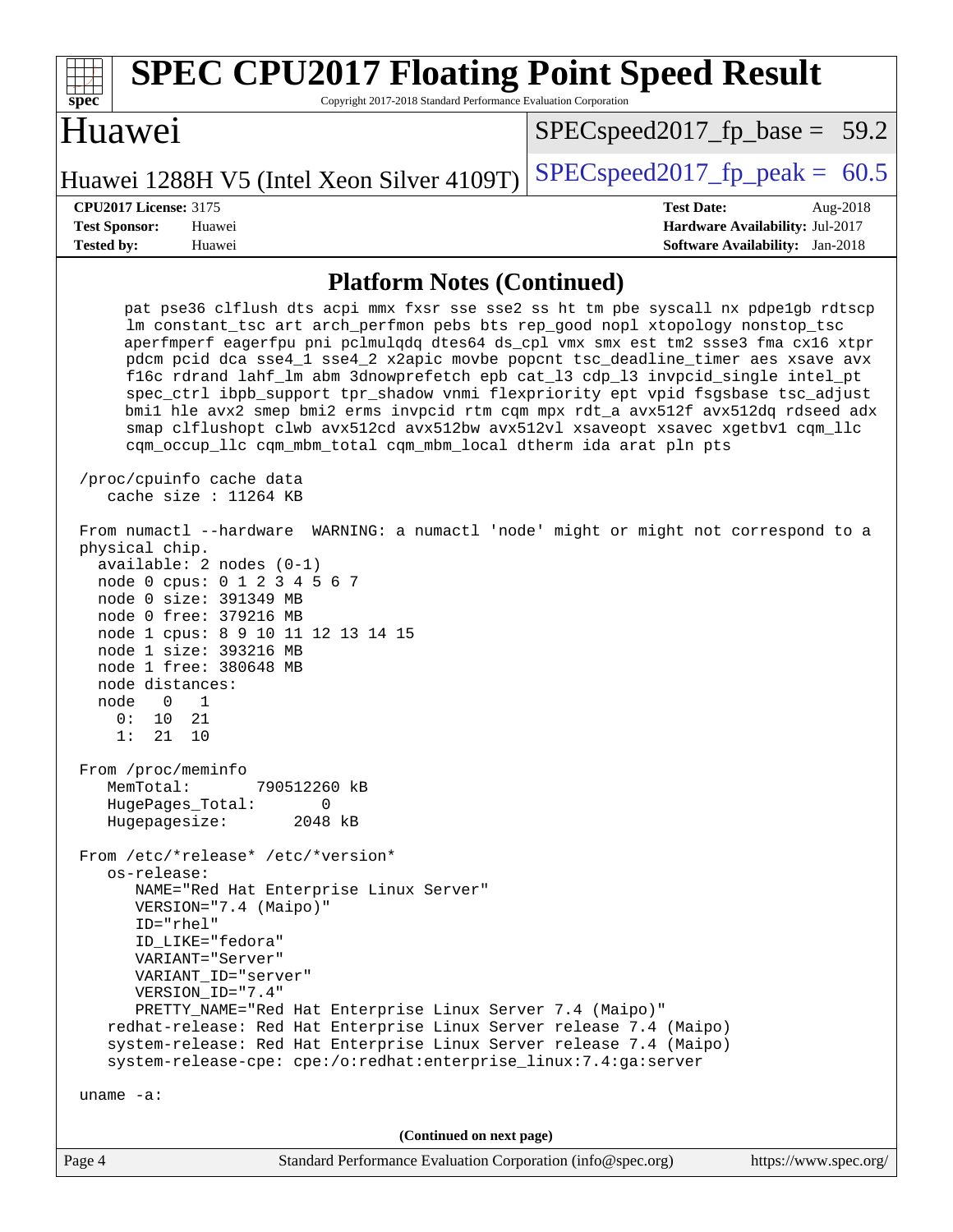#### **[spec](http://www.spec.org/) [SPEC CPU2017 Floating Point Speed Result](http://www.spec.org/auto/cpu2017/Docs/result-fields.html#SPECCPU2017FloatingPointSpeedResult)** Copyright 2017-2018 Standard Performance Evaluation Corporation Huawei Huawei 1288H V5 (Intel Xeon Silver 4109T) SPECspeed 2017 fp peak =  $60.5$  $SPECspeed2017_fp\_base = 59.2$ **[CPU2017 License:](http://www.spec.org/auto/cpu2017/Docs/result-fields.html#CPU2017License)** 3175 **[Test Date:](http://www.spec.org/auto/cpu2017/Docs/result-fields.html#TestDate)** Aug-2018 **[Test Sponsor:](http://www.spec.org/auto/cpu2017/Docs/result-fields.html#TestSponsor)** Huawei **[Hardware Availability:](http://www.spec.org/auto/cpu2017/Docs/result-fields.html#HardwareAvailability)** Jul-2017 **[Tested by:](http://www.spec.org/auto/cpu2017/Docs/result-fields.html#Testedby)** Huawei **[Software Availability:](http://www.spec.org/auto/cpu2017/Docs/result-fields.html#SoftwareAvailability)** Jan-2018 **[Platform Notes \(Continued\)](http://www.spec.org/auto/cpu2017/Docs/result-fields.html#PlatformNotes)** Linux localhost.localdomain 3.10.0-693.11.6.el7.x86\_64 #1 SMP Thu Dec 28 14:23:39 EST 2017 x86\_64 x86\_64 x86\_64 GNU/Linux run-level 3 Aug 29 18:57 SPEC is set to: /spec2017 Filesystem Type Size Used Avail Use% Mounted on /dev/sda2 xfs 781G 130G 652G 17% / Additional information from dmidecode follows. WARNING: Use caution when you interpret this section. The 'dmidecode' program reads system data which is "intended to allow hardware to be accurately determined", but the intent may not be met, as there are frequent changes to hardware, firmware, and the "DMTF SMBIOS" standard. BIOS INSYDE Corp. 0.81 07/02/2018 Memory: 24x Samsung M393A4K40BB2-CTD 32 GB 2 rank 2666, configured at 2400 (End of data from sysinfo program) **[Compiler Version Notes](http://www.spec.org/auto/cpu2017/Docs/result-fields.html#CompilerVersionNotes)** ============================================================================== CC 619.lbm\_s(base) 638.imagick\_s(base, peak) 644.nab\_s(base, peak) ----------------------------------------------------------------------------- icc (ICC) 18.0.0 20170811 Copyright (C) 1985-2017 Intel Corporation. All rights reserved. ------------------------------------------------------------------------------ ============================================================================== CC 619.lbm\_s(peak) ----------------------------------------------------------------------------- icc (ICC) 18.0.0 20170811 Copyright (C) 1985-2017 Intel Corporation. All rights reserved. ------------------------------------------------------------------------------ ============================================================================== FC 607.cactuBSSN\_s(base) ----------------------------------------------------------------------------- icpc (ICC) 18.0.0 20170811 Copyright (C) 1985-2017 Intel Corporation. All rights reserved.

icc (ICC) 18.0.0 20170811 Copyright (C) 1985-2017 Intel Corporation. All rights reserved. ifort (IFORT) 18.0.0 20170811 Copyright (C) 1985-2017 Intel Corporation. All rights reserved.

**(Continued on next page)**

------------------------------------------------------------------------------

Page 5 Standard Performance Evaluation Corporation [\(info@spec.org\)](mailto:info@spec.org) <https://www.spec.org/>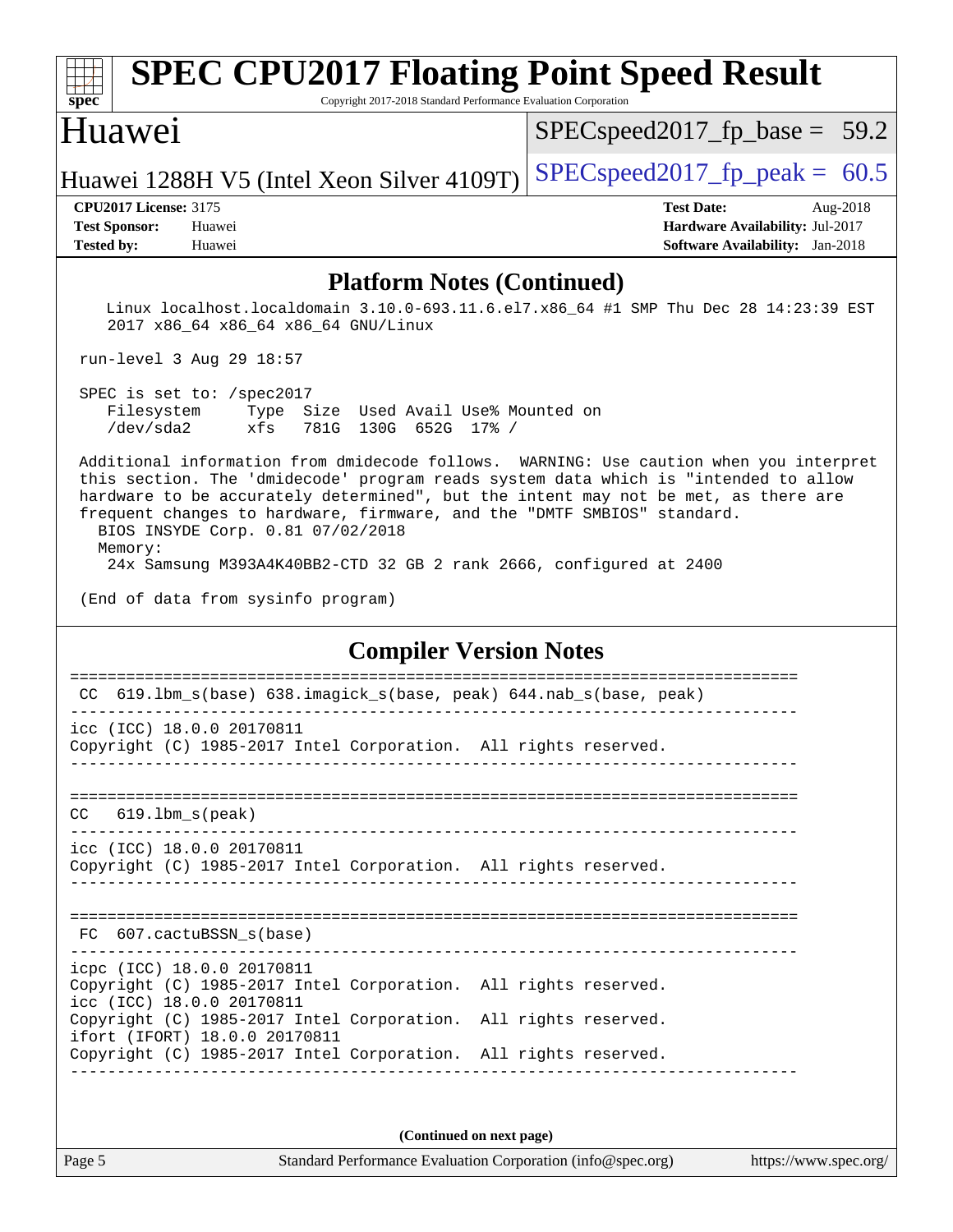| <b>SPEC CPU2017 Floating Point Speed Result</b><br>Copyright 2017-2018 Standard Performance Evaluation Corporation<br>$spec^*$                                                                            |                                                                                                     |
|-----------------------------------------------------------------------------------------------------------------------------------------------------------------------------------------------------------|-----------------------------------------------------------------------------------------------------|
| Huawei                                                                                                                                                                                                    | $SPEC speed2017_fp\_base = 59.2$                                                                    |
| Huawei 1288H V5 (Intel Xeon Silver 4109T)                                                                                                                                                                 | $SPEC speed2017_fp_peak =$<br>60.5                                                                  |
| <b>CPU2017 License: 3175</b><br><b>Test Sponsor:</b><br>Huawei<br><b>Tested by:</b><br>Huawei                                                                                                             | <b>Test Date:</b><br>Aug-2018<br>Hardware Availability: Jul-2017<br>Software Availability: Jan-2018 |
| <b>Compiler Version Notes (Continued)</b>                                                                                                                                                                 |                                                                                                     |
| 607.cactuBSSN_s(peak)<br>FC                                                                                                                                                                               |                                                                                                     |
| icpc (ICC) 18.0.0 20170811<br>Copyright (C) 1985-2017 Intel Corporation. All rights reserved.<br>icc (ICC) 18.0.0 20170811<br>Copyright (C) 1985-2017 Intel Corporation.<br>ifort (IFORT) 18.0.0 20170811 | All rights reserved.                                                                                |
| Copyright (C) 1985-2017 Intel Corporation. All rights reserved.                                                                                                                                           |                                                                                                     |
| 603.bwaves_s(base) 649.fotonik3d_s(base) 654.roms_s(base)<br>FC.<br>ifort (IFORT) 18.0.0 20170811                                                                                                         |                                                                                                     |
| Copyright (C) 1985-2017 Intel Corporation. All rights reserved.                                                                                                                                           |                                                                                                     |
| 603.bwaves_s(peak) 649.fotonik3d_s(peak) 654.roms_s(peak)<br>FC                                                                                                                                           |                                                                                                     |
| ifort (IFORT) 18.0.0 20170811<br>Copyright (C) 1985-2017 Intel Corporation. All rights reserved.                                                                                                          |                                                                                                     |
| CC 621.wrf_s(base) 627.cam4_s(base, peak) 628.pop2_s(base)                                                                                                                                                |                                                                                                     |
| ifort (IFORT) 18.0.0 20170811<br>Copyright (C) 1985-2017 Intel Corporation. All rights reserved.<br>icc (ICC) 18.0.0 20170811                                                                             |                                                                                                     |
| Copyright (C) 1985-2017 Intel Corporation. All rights reserved.                                                                                                                                           |                                                                                                     |
| $621.wrf_s(peak)$ $628.pop2_s(peak)$<br>CC.                                                                                                                                                               |                                                                                                     |
| ifort (IFORT) 18.0.0 20170811<br>Copyright (C) 1985-2017 Intel Corporation. All rights reserved.<br>icc (ICC) 18.0.0 20170811                                                                             |                                                                                                     |
| Copyright (C) 1985-2017 Intel Corporation. All rights reserved.                                                                                                                                           |                                                                                                     |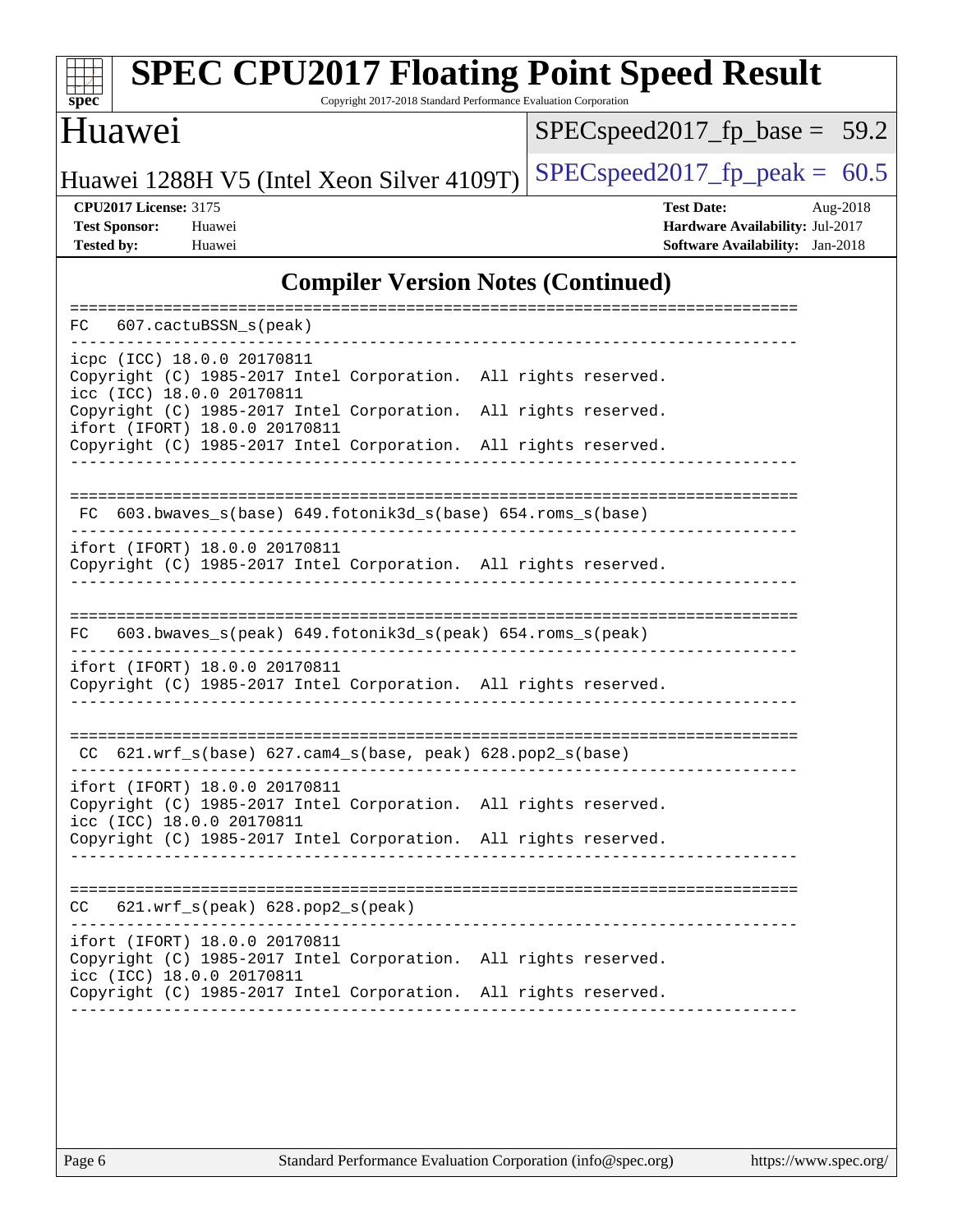| SPEC CPU2017 Floating Point Speed Result<br>$\overline{\text{spec}^*}$<br>Copyright 2017-2018 Standard Performance Evaluation Corporation |                                  |  |
|-------------------------------------------------------------------------------------------------------------------------------------------|----------------------------------|--|
| Huawei                                                                                                                                    | $SPEC speed2017_fp\_base = 59.2$ |  |
| Huawei 1288H V5 (Intel Xeon Silver 4109T) $ $ SPECspeed 2017 fp peak = 60.5                                                               |                                  |  |

**[CPU2017 License:](http://www.spec.org/auto/cpu2017/Docs/result-fields.html#CPU2017License)** 3175 **[Test Date:](http://www.spec.org/auto/cpu2017/Docs/result-fields.html#TestDate)** Aug-2018 **[Test Sponsor:](http://www.spec.org/auto/cpu2017/Docs/result-fields.html#TestSponsor)** Huawei **[Hardware Availability:](http://www.spec.org/auto/cpu2017/Docs/result-fields.html#HardwareAvailability)** Jul-2017 **[Tested by:](http://www.spec.org/auto/cpu2017/Docs/result-fields.html#Testedby)** Huawei **[Software Availability:](http://www.spec.org/auto/cpu2017/Docs/result-fields.html#SoftwareAvailability)** Jan-2018

### **[Base Compiler Invocation](http://www.spec.org/auto/cpu2017/Docs/result-fields.html#BaseCompilerInvocation)**

[C benchmarks:](http://www.spec.org/auto/cpu2017/Docs/result-fields.html#Cbenchmarks)

[icc](http://www.spec.org/cpu2017/results/res2018q4/cpu2017-20180909-08824.flags.html#user_CCbase_intel_icc_18.0_66fc1ee009f7361af1fbd72ca7dcefbb700085f36577c54f309893dd4ec40d12360134090235512931783d35fd58c0460139e722d5067c5574d8eaf2b3e37e92)

[Fortran benchmarks](http://www.spec.org/auto/cpu2017/Docs/result-fields.html#Fortranbenchmarks): [ifort](http://www.spec.org/cpu2017/results/res2018q4/cpu2017-20180909-08824.flags.html#user_FCbase_intel_ifort_18.0_8111460550e3ca792625aed983ce982f94888b8b503583aa7ba2b8303487b4d8a21a13e7191a45c5fd58ff318f48f9492884d4413fa793fd88dd292cad7027ca)

[Benchmarks using both Fortran and C:](http://www.spec.org/auto/cpu2017/Docs/result-fields.html#BenchmarksusingbothFortranandC) [ifort](http://www.spec.org/cpu2017/results/res2018q4/cpu2017-20180909-08824.flags.html#user_CC_FCbase_intel_ifort_18.0_8111460550e3ca792625aed983ce982f94888b8b503583aa7ba2b8303487b4d8a21a13e7191a45c5fd58ff318f48f9492884d4413fa793fd88dd292cad7027ca) [icc](http://www.spec.org/cpu2017/results/res2018q4/cpu2017-20180909-08824.flags.html#user_CC_FCbase_intel_icc_18.0_66fc1ee009f7361af1fbd72ca7dcefbb700085f36577c54f309893dd4ec40d12360134090235512931783d35fd58c0460139e722d5067c5574d8eaf2b3e37e92)

[Benchmarks using Fortran, C, and C++:](http://www.spec.org/auto/cpu2017/Docs/result-fields.html#BenchmarksusingFortranCandCXX) [icpc](http://www.spec.org/cpu2017/results/res2018q4/cpu2017-20180909-08824.flags.html#user_CC_CXX_FCbase_intel_icpc_18.0_c510b6838c7f56d33e37e94d029a35b4a7bccf4766a728ee175e80a419847e808290a9b78be685c44ab727ea267ec2f070ec5dc83b407c0218cded6866a35d07) [icc](http://www.spec.org/cpu2017/results/res2018q4/cpu2017-20180909-08824.flags.html#user_CC_CXX_FCbase_intel_icc_18.0_66fc1ee009f7361af1fbd72ca7dcefbb700085f36577c54f309893dd4ec40d12360134090235512931783d35fd58c0460139e722d5067c5574d8eaf2b3e37e92) [ifort](http://www.spec.org/cpu2017/results/res2018q4/cpu2017-20180909-08824.flags.html#user_CC_CXX_FCbase_intel_ifort_18.0_8111460550e3ca792625aed983ce982f94888b8b503583aa7ba2b8303487b4d8a21a13e7191a45c5fd58ff318f48f9492884d4413fa793fd88dd292cad7027ca)

### **[Base Portability Flags](http://www.spec.org/auto/cpu2017/Docs/result-fields.html#BasePortabilityFlags)**

 603.bwaves\_s: [-DSPEC\\_LP64](http://www.spec.org/cpu2017/results/res2018q4/cpu2017-20180909-08824.flags.html#suite_basePORTABILITY603_bwaves_s_DSPEC_LP64) 607.cactuBSSN\_s: [-DSPEC\\_LP64](http://www.spec.org/cpu2017/results/res2018q4/cpu2017-20180909-08824.flags.html#suite_basePORTABILITY607_cactuBSSN_s_DSPEC_LP64) 619.lbm\_s: [-DSPEC\\_LP64](http://www.spec.org/cpu2017/results/res2018q4/cpu2017-20180909-08824.flags.html#suite_basePORTABILITY619_lbm_s_DSPEC_LP64) 621.wrf\_s: [-DSPEC\\_LP64](http://www.spec.org/cpu2017/results/res2018q4/cpu2017-20180909-08824.flags.html#suite_basePORTABILITY621_wrf_s_DSPEC_LP64) [-DSPEC\\_CASE\\_FLAG](http://www.spec.org/cpu2017/results/res2018q4/cpu2017-20180909-08824.flags.html#b621.wrf_s_baseCPORTABILITY_DSPEC_CASE_FLAG) [-convert big\\_endian](http://www.spec.org/cpu2017/results/res2018q4/cpu2017-20180909-08824.flags.html#user_baseFPORTABILITY621_wrf_s_convert_big_endian_c3194028bc08c63ac5d04de18c48ce6d347e4e562e8892b8bdbdc0214820426deb8554edfa529a3fb25a586e65a3d812c835984020483e7e73212c4d31a38223) 627.cam4\_s: [-DSPEC\\_LP64](http://www.spec.org/cpu2017/results/res2018q4/cpu2017-20180909-08824.flags.html#suite_basePORTABILITY627_cam4_s_DSPEC_LP64) [-DSPEC\\_CASE\\_FLAG](http://www.spec.org/cpu2017/results/res2018q4/cpu2017-20180909-08824.flags.html#b627.cam4_s_baseCPORTABILITY_DSPEC_CASE_FLAG) 628.pop2\_s: [-DSPEC\\_LP64](http://www.spec.org/cpu2017/results/res2018q4/cpu2017-20180909-08824.flags.html#suite_basePORTABILITY628_pop2_s_DSPEC_LP64) [-DSPEC\\_CASE\\_FLAG](http://www.spec.org/cpu2017/results/res2018q4/cpu2017-20180909-08824.flags.html#b628.pop2_s_baseCPORTABILITY_DSPEC_CASE_FLAG) [-convert big\\_endian](http://www.spec.org/cpu2017/results/res2018q4/cpu2017-20180909-08824.flags.html#user_baseFPORTABILITY628_pop2_s_convert_big_endian_c3194028bc08c63ac5d04de18c48ce6d347e4e562e8892b8bdbdc0214820426deb8554edfa529a3fb25a586e65a3d812c835984020483e7e73212c4d31a38223) [-assume byterecl](http://www.spec.org/cpu2017/results/res2018q4/cpu2017-20180909-08824.flags.html#user_baseFPORTABILITY628_pop2_s_assume_byterecl_7e47d18b9513cf18525430bbf0f2177aa9bf368bc7a059c09b2c06a34b53bd3447c950d3f8d6c70e3faf3a05c8557d66a5798b567902e8849adc142926523472) 638.imagick\_s: [-DSPEC\\_LP64](http://www.spec.org/cpu2017/results/res2018q4/cpu2017-20180909-08824.flags.html#suite_basePORTABILITY638_imagick_s_DSPEC_LP64) 644.nab\_s: [-DSPEC\\_LP64](http://www.spec.org/cpu2017/results/res2018q4/cpu2017-20180909-08824.flags.html#suite_basePORTABILITY644_nab_s_DSPEC_LP64) 649.fotonik3d\_s: [-DSPEC\\_LP64](http://www.spec.org/cpu2017/results/res2018q4/cpu2017-20180909-08824.flags.html#suite_basePORTABILITY649_fotonik3d_s_DSPEC_LP64) 654.roms\_s: [-DSPEC\\_LP64](http://www.spec.org/cpu2017/results/res2018q4/cpu2017-20180909-08824.flags.html#suite_basePORTABILITY654_roms_s_DSPEC_LP64)

### **[Base Optimization Flags](http://www.spec.org/auto/cpu2017/Docs/result-fields.html#BaseOptimizationFlags)**

### [C benchmarks](http://www.spec.org/auto/cpu2017/Docs/result-fields.html#Cbenchmarks):

[-xCORE-AVX2](http://www.spec.org/cpu2017/results/res2018q4/cpu2017-20180909-08824.flags.html#user_CCbase_f-xCORE-AVX2) [-ipo](http://www.spec.org/cpu2017/results/res2018q4/cpu2017-20180909-08824.flags.html#user_CCbase_f-ipo) [-O3](http://www.spec.org/cpu2017/results/res2018q4/cpu2017-20180909-08824.flags.html#user_CCbase_f-O3) [-no-prec-div](http://www.spec.org/cpu2017/results/res2018q4/cpu2017-20180909-08824.flags.html#user_CCbase_f-no-prec-div) [-qopt-prefetch](http://www.spec.org/cpu2017/results/res2018q4/cpu2017-20180909-08824.flags.html#user_CCbase_f-qopt-prefetch) [-ffinite-math-only](http://www.spec.org/cpu2017/results/res2018q4/cpu2017-20180909-08824.flags.html#user_CCbase_f_finite_math_only_cb91587bd2077682c4b38af759c288ed7c732db004271a9512da14a4f8007909a5f1427ecbf1a0fb78ff2a814402c6114ac565ca162485bbcae155b5e4258871) [-qopt-mem-layout-trans=3](http://www.spec.org/cpu2017/results/res2018q4/cpu2017-20180909-08824.flags.html#user_CCbase_f-qopt-mem-layout-trans_de80db37974c74b1f0e20d883f0b675c88c3b01e9d123adea9b28688d64333345fb62bc4a798493513fdb68f60282f9a726aa07f478b2f7113531aecce732043) [-qopenmp](http://www.spec.org/cpu2017/results/res2018q4/cpu2017-20180909-08824.flags.html#user_CCbase_qopenmp_16be0c44f24f464004c6784a7acb94aca937f053568ce72f94b139a11c7c168634a55f6653758ddd83bcf7b8463e8028bb0b48b77bcddc6b78d5d95bb1df2967) [-DSPEC\\_OPENMP](http://www.spec.org/cpu2017/results/res2018q4/cpu2017-20180909-08824.flags.html#suite_CCbase_DSPEC_OPENMP)

#### [Fortran benchmarks](http://www.spec.org/auto/cpu2017/Docs/result-fields.html#Fortranbenchmarks):

[-DSPEC\\_OPENMP](http://www.spec.org/cpu2017/results/res2018q4/cpu2017-20180909-08824.flags.html#suite_FCbase_DSPEC_OPENMP) [-xCORE-AVX2](http://www.spec.org/cpu2017/results/res2018q4/cpu2017-20180909-08824.flags.html#user_FCbase_f-xCORE-AVX2) [-ipo](http://www.spec.org/cpu2017/results/res2018q4/cpu2017-20180909-08824.flags.html#user_FCbase_f-ipo) [-O3](http://www.spec.org/cpu2017/results/res2018q4/cpu2017-20180909-08824.flags.html#user_FCbase_f-O3) [-no-prec-div](http://www.spec.org/cpu2017/results/res2018q4/cpu2017-20180909-08824.flags.html#user_FCbase_f-no-prec-div) [-qopt-prefetch](http://www.spec.org/cpu2017/results/res2018q4/cpu2017-20180909-08824.flags.html#user_FCbase_f-qopt-prefetch) [-ffinite-math-only](http://www.spec.org/cpu2017/results/res2018q4/cpu2017-20180909-08824.flags.html#user_FCbase_f_finite_math_only_cb91587bd2077682c4b38af759c288ed7c732db004271a9512da14a4f8007909a5f1427ecbf1a0fb78ff2a814402c6114ac565ca162485bbcae155b5e4258871) [-qopt-mem-layout-trans=3](http://www.spec.org/cpu2017/results/res2018q4/cpu2017-20180909-08824.flags.html#user_FCbase_f-qopt-mem-layout-trans_de80db37974c74b1f0e20d883f0b675c88c3b01e9d123adea9b28688d64333345fb62bc4a798493513fdb68f60282f9a726aa07f478b2f7113531aecce732043) [-qopenmp](http://www.spec.org/cpu2017/results/res2018q4/cpu2017-20180909-08824.flags.html#user_FCbase_qopenmp_16be0c44f24f464004c6784a7acb94aca937f053568ce72f94b139a11c7c168634a55f6653758ddd83bcf7b8463e8028bb0b48b77bcddc6b78d5d95bb1df2967) [-nostandard-realloc-lhs](http://www.spec.org/cpu2017/results/res2018q4/cpu2017-20180909-08824.flags.html#user_FCbase_f_2003_std_realloc_82b4557e90729c0f113870c07e44d33d6f5a304b4f63d4c15d2d0f1fab99f5daaed73bdb9275d9ae411527f28b936061aa8b9c8f2d63842963b95c9dd6426b8a) [-align array32byte](http://www.spec.org/cpu2017/results/res2018q4/cpu2017-20180909-08824.flags.html#user_FCbase_align_array32byte_b982fe038af199962ba9a80c053b8342c548c85b40b8e86eb3cc33dee0d7986a4af373ac2d51c3f7cf710a18d62fdce2948f201cd044323541f22fc0fffc51b6)

[Benchmarks using both Fortran and C](http://www.spec.org/auto/cpu2017/Docs/result-fields.html#BenchmarksusingbothFortranandC):

|                                            |  |  |                                                 | -xCORE-AVX2 -ipo -03 -no-prec-div -qopt-prefetch -ffinite-math-only |
|--------------------------------------------|--|--|-------------------------------------------------|---------------------------------------------------------------------|
|                                            |  |  | -gopt-mem-layout-trans=3 -gopenmp -DSPEC OPENMP |                                                                     |
| -nostandard-realloc-lhs -align array32byte |  |  |                                                 |                                                                     |

**(Continued on next page)**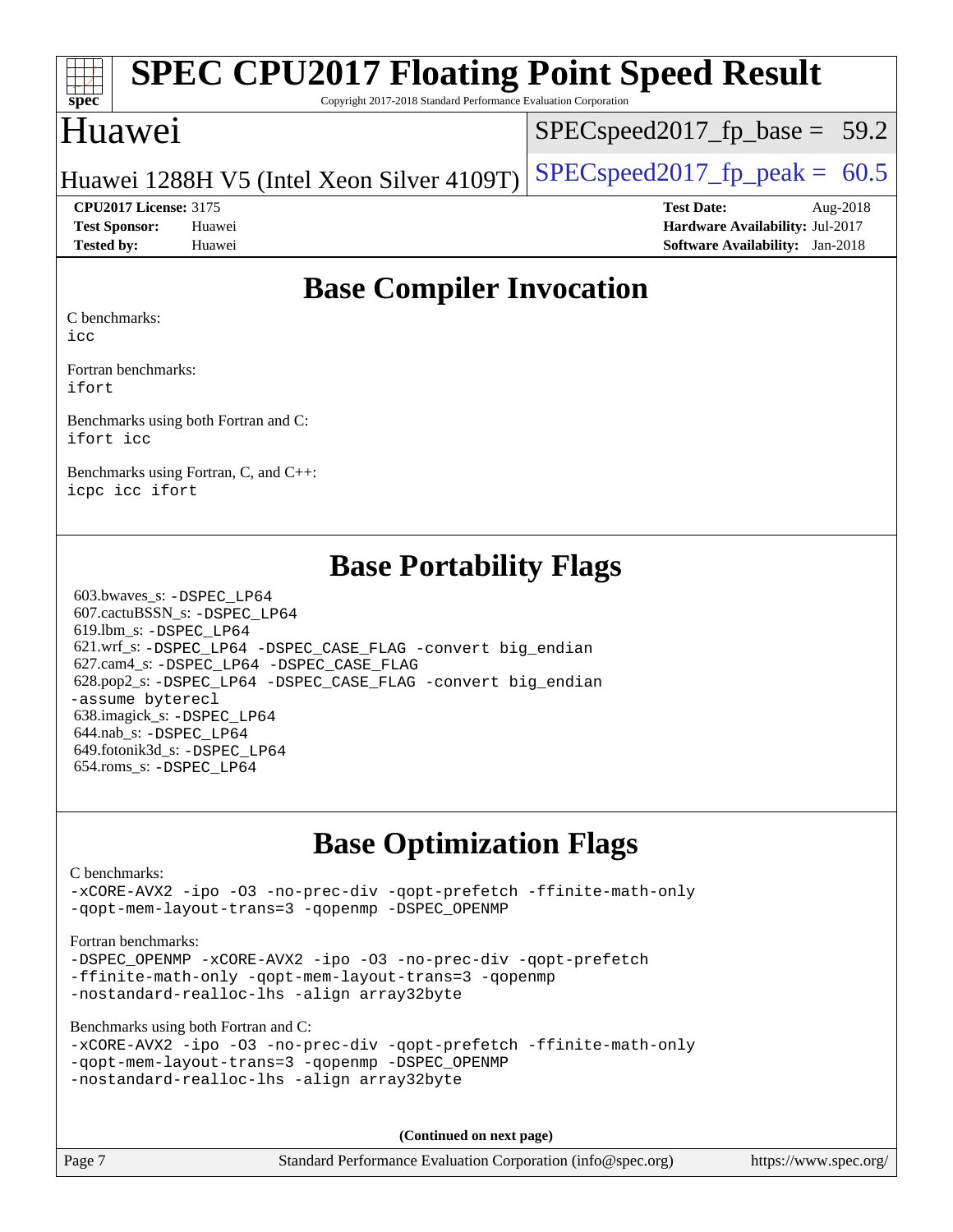

# **[SPEC CPU2017 Floating Point Speed Result](http://www.spec.org/auto/cpu2017/Docs/result-fields.html#SPECCPU2017FloatingPointSpeedResult)**

Copyright 2017-2018 Standard Performance Evaluation Corporation

### Huawei

 $SPECspeed2017_fp\_base = 59.2$ 

Huawei 1288H V5 (Intel Xeon Silver 4109T) [SPECspeed2017\\_fp\\_peak =](http://www.spec.org/auto/cpu2017/Docs/result-fields.html#SPECspeed2017fppeak)  $60.5$ 

**[CPU2017 License:](http://www.spec.org/auto/cpu2017/Docs/result-fields.html#CPU2017License)** 3175 **[Test Date:](http://www.spec.org/auto/cpu2017/Docs/result-fields.html#TestDate)** Aug-2018 **[Test Sponsor:](http://www.spec.org/auto/cpu2017/Docs/result-fields.html#TestSponsor)** Huawei **[Hardware Availability:](http://www.spec.org/auto/cpu2017/Docs/result-fields.html#HardwareAvailability)** Jul-2017 **[Tested by:](http://www.spec.org/auto/cpu2017/Docs/result-fields.html#Testedby)** Huawei **[Software Availability:](http://www.spec.org/auto/cpu2017/Docs/result-fields.html#SoftwareAvailability)** Jan-2018

## **[Base Optimization Flags \(Continued\)](http://www.spec.org/auto/cpu2017/Docs/result-fields.html#BaseOptimizationFlags)**

[Benchmarks using Fortran, C, and C++:](http://www.spec.org/auto/cpu2017/Docs/result-fields.html#BenchmarksusingFortranCandCXX)

[-xCORE-AVX2](http://www.spec.org/cpu2017/results/res2018q4/cpu2017-20180909-08824.flags.html#user_CC_CXX_FCbase_f-xCORE-AVX2) [-ipo](http://www.spec.org/cpu2017/results/res2018q4/cpu2017-20180909-08824.flags.html#user_CC_CXX_FCbase_f-ipo) [-O3](http://www.spec.org/cpu2017/results/res2018q4/cpu2017-20180909-08824.flags.html#user_CC_CXX_FCbase_f-O3) [-no-prec-div](http://www.spec.org/cpu2017/results/res2018q4/cpu2017-20180909-08824.flags.html#user_CC_CXX_FCbase_f-no-prec-div) [-qopt-prefetch](http://www.spec.org/cpu2017/results/res2018q4/cpu2017-20180909-08824.flags.html#user_CC_CXX_FCbase_f-qopt-prefetch) [-ffinite-math-only](http://www.spec.org/cpu2017/results/res2018q4/cpu2017-20180909-08824.flags.html#user_CC_CXX_FCbase_f_finite_math_only_cb91587bd2077682c4b38af759c288ed7c732db004271a9512da14a4f8007909a5f1427ecbf1a0fb78ff2a814402c6114ac565ca162485bbcae155b5e4258871) [-qopt-mem-layout-trans=3](http://www.spec.org/cpu2017/results/res2018q4/cpu2017-20180909-08824.flags.html#user_CC_CXX_FCbase_f-qopt-mem-layout-trans_de80db37974c74b1f0e20d883f0b675c88c3b01e9d123adea9b28688d64333345fb62bc4a798493513fdb68f60282f9a726aa07f478b2f7113531aecce732043) [-qopenmp](http://www.spec.org/cpu2017/results/res2018q4/cpu2017-20180909-08824.flags.html#user_CC_CXX_FCbase_qopenmp_16be0c44f24f464004c6784a7acb94aca937f053568ce72f94b139a11c7c168634a55f6653758ddd83bcf7b8463e8028bb0b48b77bcddc6b78d5d95bb1df2967) [-DSPEC\\_OPENMP](http://www.spec.org/cpu2017/results/res2018q4/cpu2017-20180909-08824.flags.html#suite_CC_CXX_FCbase_DSPEC_OPENMP) [-nostandard-realloc-lhs](http://www.spec.org/cpu2017/results/res2018q4/cpu2017-20180909-08824.flags.html#user_CC_CXX_FCbase_f_2003_std_realloc_82b4557e90729c0f113870c07e44d33d6f5a304b4f63d4c15d2d0f1fab99f5daaed73bdb9275d9ae411527f28b936061aa8b9c8f2d63842963b95c9dd6426b8a) [-align array32byte](http://www.spec.org/cpu2017/results/res2018q4/cpu2017-20180909-08824.flags.html#user_CC_CXX_FCbase_align_array32byte_b982fe038af199962ba9a80c053b8342c548c85b40b8e86eb3cc33dee0d7986a4af373ac2d51c3f7cf710a18d62fdce2948f201cd044323541f22fc0fffc51b6)

### **[Base Other Flags](http://www.spec.org/auto/cpu2017/Docs/result-fields.html#BaseOtherFlags)**

[C benchmarks](http://www.spec.org/auto/cpu2017/Docs/result-fields.html#Cbenchmarks):  $-m64 - std= c11$  $-m64 - std= c11$ 

[Fortran benchmarks](http://www.spec.org/auto/cpu2017/Docs/result-fields.html#Fortranbenchmarks): [-m64](http://www.spec.org/cpu2017/results/res2018q4/cpu2017-20180909-08824.flags.html#user_FCbase_intel_intel64_18.0_af43caccfc8ded86e7699f2159af6efc7655f51387b94da716254467f3c01020a5059329e2569e4053f409e7c9202a7efc638f7a6d1ffb3f52dea4a3e31d82ab)

[Benchmarks using both Fortran and C](http://www.spec.org/auto/cpu2017/Docs/result-fields.html#BenchmarksusingbothFortranandC):  $-m64$   $-std=cl1$ 

[Benchmarks using Fortran, C, and C++:](http://www.spec.org/auto/cpu2017/Docs/result-fields.html#BenchmarksusingFortranCandCXX)  $-m64$   $-std=cl1$ 

### **[Peak Compiler Invocation](http://www.spec.org/auto/cpu2017/Docs/result-fields.html#PeakCompilerInvocation)**

[C benchmarks](http://www.spec.org/auto/cpu2017/Docs/result-fields.html#Cbenchmarks): [icc](http://www.spec.org/cpu2017/results/res2018q4/cpu2017-20180909-08824.flags.html#user_CCpeak_intel_icc_18.0_66fc1ee009f7361af1fbd72ca7dcefbb700085f36577c54f309893dd4ec40d12360134090235512931783d35fd58c0460139e722d5067c5574d8eaf2b3e37e92)

[Fortran benchmarks](http://www.spec.org/auto/cpu2017/Docs/result-fields.html#Fortranbenchmarks): [ifort](http://www.spec.org/cpu2017/results/res2018q4/cpu2017-20180909-08824.flags.html#user_FCpeak_intel_ifort_18.0_8111460550e3ca792625aed983ce982f94888b8b503583aa7ba2b8303487b4d8a21a13e7191a45c5fd58ff318f48f9492884d4413fa793fd88dd292cad7027ca)

[Benchmarks using both Fortran and C](http://www.spec.org/auto/cpu2017/Docs/result-fields.html#BenchmarksusingbothFortranandC): [ifort](http://www.spec.org/cpu2017/results/res2018q4/cpu2017-20180909-08824.flags.html#user_CC_FCpeak_intel_ifort_18.0_8111460550e3ca792625aed983ce982f94888b8b503583aa7ba2b8303487b4d8a21a13e7191a45c5fd58ff318f48f9492884d4413fa793fd88dd292cad7027ca) [icc](http://www.spec.org/cpu2017/results/res2018q4/cpu2017-20180909-08824.flags.html#user_CC_FCpeak_intel_icc_18.0_66fc1ee009f7361af1fbd72ca7dcefbb700085f36577c54f309893dd4ec40d12360134090235512931783d35fd58c0460139e722d5067c5574d8eaf2b3e37e92)

[Benchmarks using Fortran, C, and C++:](http://www.spec.org/auto/cpu2017/Docs/result-fields.html#BenchmarksusingFortranCandCXX) [icpc](http://www.spec.org/cpu2017/results/res2018q4/cpu2017-20180909-08824.flags.html#user_CC_CXX_FCpeak_intel_icpc_18.0_c510b6838c7f56d33e37e94d029a35b4a7bccf4766a728ee175e80a419847e808290a9b78be685c44ab727ea267ec2f070ec5dc83b407c0218cded6866a35d07) [icc](http://www.spec.org/cpu2017/results/res2018q4/cpu2017-20180909-08824.flags.html#user_CC_CXX_FCpeak_intel_icc_18.0_66fc1ee009f7361af1fbd72ca7dcefbb700085f36577c54f309893dd4ec40d12360134090235512931783d35fd58c0460139e722d5067c5574d8eaf2b3e37e92) [ifort](http://www.spec.org/cpu2017/results/res2018q4/cpu2017-20180909-08824.flags.html#user_CC_CXX_FCpeak_intel_ifort_18.0_8111460550e3ca792625aed983ce982f94888b8b503583aa7ba2b8303487b4d8a21a13e7191a45c5fd58ff318f48f9492884d4413fa793fd88dd292cad7027ca)

## **[Peak Portability Flags](http://www.spec.org/auto/cpu2017/Docs/result-fields.html#PeakPortabilityFlags)**

Same as Base Portability Flags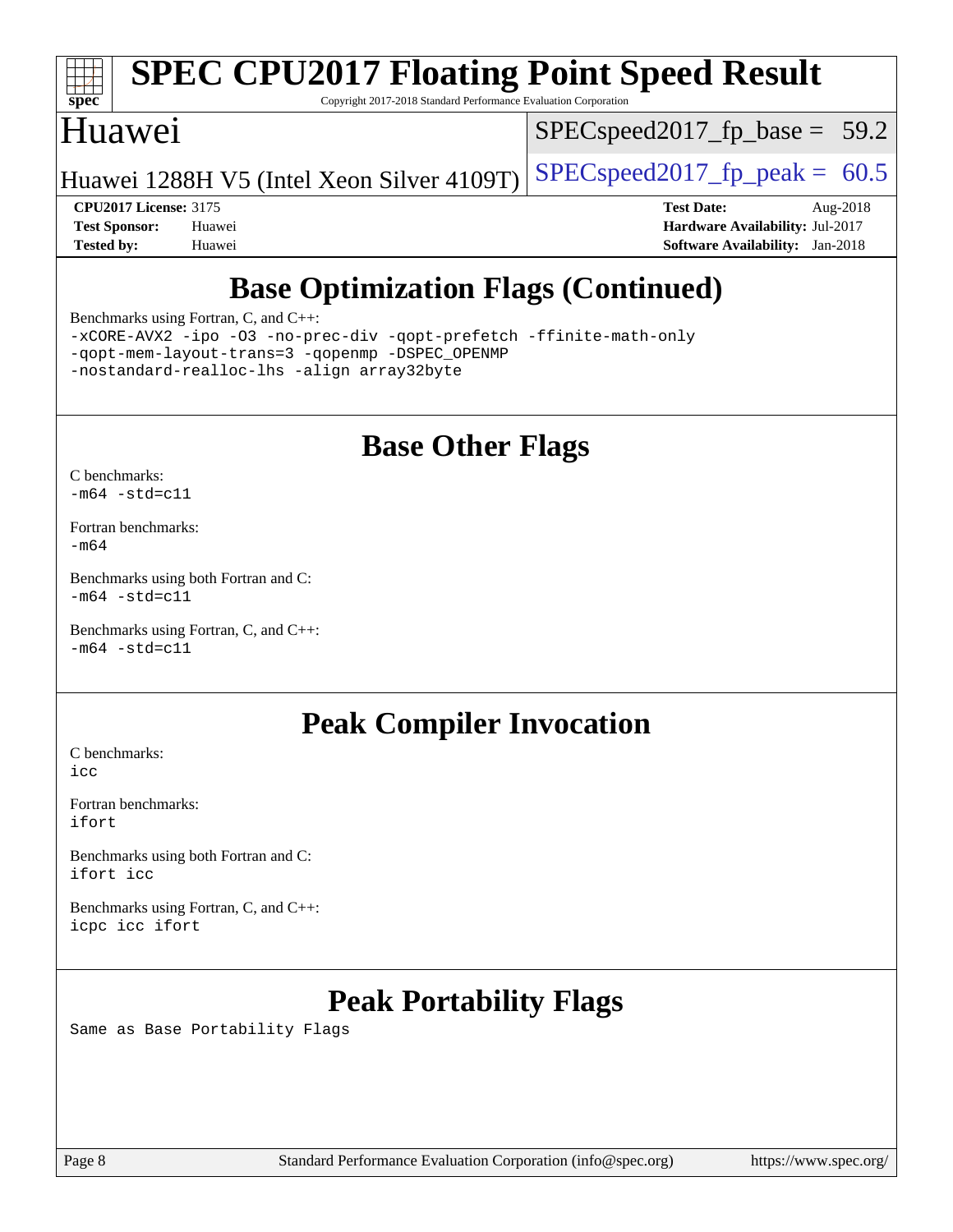| <b>SPEC CPU2017 Floating Point Speed Result</b><br>$spec*$<br>Copyright 2017-2018 Standard Performance Evaluation Corporation                                                                                                                                                   |                                                                                                     |
|---------------------------------------------------------------------------------------------------------------------------------------------------------------------------------------------------------------------------------------------------------------------------------|-----------------------------------------------------------------------------------------------------|
| Huawei                                                                                                                                                                                                                                                                          | $SPEC speed2017_f p\_base = 59.2$                                                                   |
| Huawei 1288H V5 (Intel Xeon Silver 4109T)                                                                                                                                                                                                                                       | $SPEC speed2017fp peak = 60.5$                                                                      |
| <b>CPU2017 License: 3175</b><br><b>Test Sponsor:</b><br>Huawei<br><b>Tested by:</b><br>Huawei                                                                                                                                                                                   | <b>Test Date:</b><br>Aug-2018<br>Hardware Availability: Jul-2017<br>Software Availability: Jan-2018 |
| <b>Peak Optimization Flags</b>                                                                                                                                                                                                                                                  |                                                                                                     |
| C benchmarks:                                                                                                                                                                                                                                                                   |                                                                                                     |
| $619.$ lbm_s: basepeak = yes                                                                                                                                                                                                                                                    |                                                                                                     |
| 638.imagick_s: -xCORE-AVX2 -ipo -03 -no-prec-div -qopt-prefetch<br>-ffinite-math-only -qopt-mem-layout-trans=3 -qopenmp<br>-DSPEC_OPENMP                                                                                                                                        |                                                                                                     |
| $644.nab_s$ : basepeak = yes                                                                                                                                                                                                                                                    |                                                                                                     |
| Fortran benchmarks:                                                                                                                                                                                                                                                             |                                                                                                     |
| $603.bwaves$ $s: -prof-gen(pass 1) -prof-use(pass 2) -DSPEC_SUPPRESS_OPENNP$<br>-DSPEC_OPENMP -02 -xCORE-AVX2 -qopt-prefetch -ipo -03<br>-ffinite-math-only -no-prec-div -qopt-mem-layout-trans=3<br>-qopenmp -nostandard-realloc-lhs -align array32byte                        |                                                                                                     |
| $649.$ fotonik $3d$ <sub>S</sub> : basepeak = yes                                                                                                                                                                                                                               |                                                                                                     |
| 654.roms_s: Same as 603.bwaves_s                                                                                                                                                                                                                                                |                                                                                                     |
| Benchmarks using both Fortran and C:                                                                                                                                                                                                                                            |                                                                                                     |
| 621.wrf_s: -prof-gen(pass 1) -prof-use(pass 2) -02 -xCORE-AVX2<br>-qopt-prefetch -ipo -03 -ffinite-math-only -no-prec-div<br>-qopt-mem-layout-trans=3 -DSPEC_SUPPRESS_OPENMP -qopenmp<br>-DSPEC_OPENMP -nostandard-realloc-lhs -align array32byte                               |                                                                                                     |
| 627.cam4_s: -xCORE-AVX2 -ipo -03 -no-prec-div -qopt-prefetch<br>-ffinite-math-only -qopt-mem-layout-trans=3 -qopenmp<br>-DSPEC_OPENMP -nostandard-realloc-lhs -align array32byte                                                                                                |                                                                                                     |
| $628.pop2_s: Same as 621.wrf_s$                                                                                                                                                                                                                                                 |                                                                                                     |
| Benchmarks using Fortran, C, and C++:<br>-prof-gen(pass 1) -prof-use(pass 2) -02 -xCORE-AVX2 -qopt-prefetch<br>-ipo -03 -ffinite-math-only -no-prec-div -qopt-mem-layout-trans=3<br>-DSPEC_SUPPRESS_OPENMP -qopenmp -DSPEC_OPENMP -nostandard-realloc-lhs<br>-align array32byte |                                                                                                     |
| <b>Peak Other Flags</b><br>C benchmarks:                                                                                                                                                                                                                                        |                                                                                                     |
| $-m64$ $-std= c11$                                                                                                                                                                                                                                                              |                                                                                                     |
| (Continued on next page)<br>Standard Devicemence Evaluation Corneration (info@enee.org)<br>$D_{0}$ go $\Omega$                                                                                                                                                                  |                                                                                                     |

Page 9 Standard Performance Evaluation Corporation [\(info@spec.org\)](mailto:info@spec.org) <https://www.spec.org/>